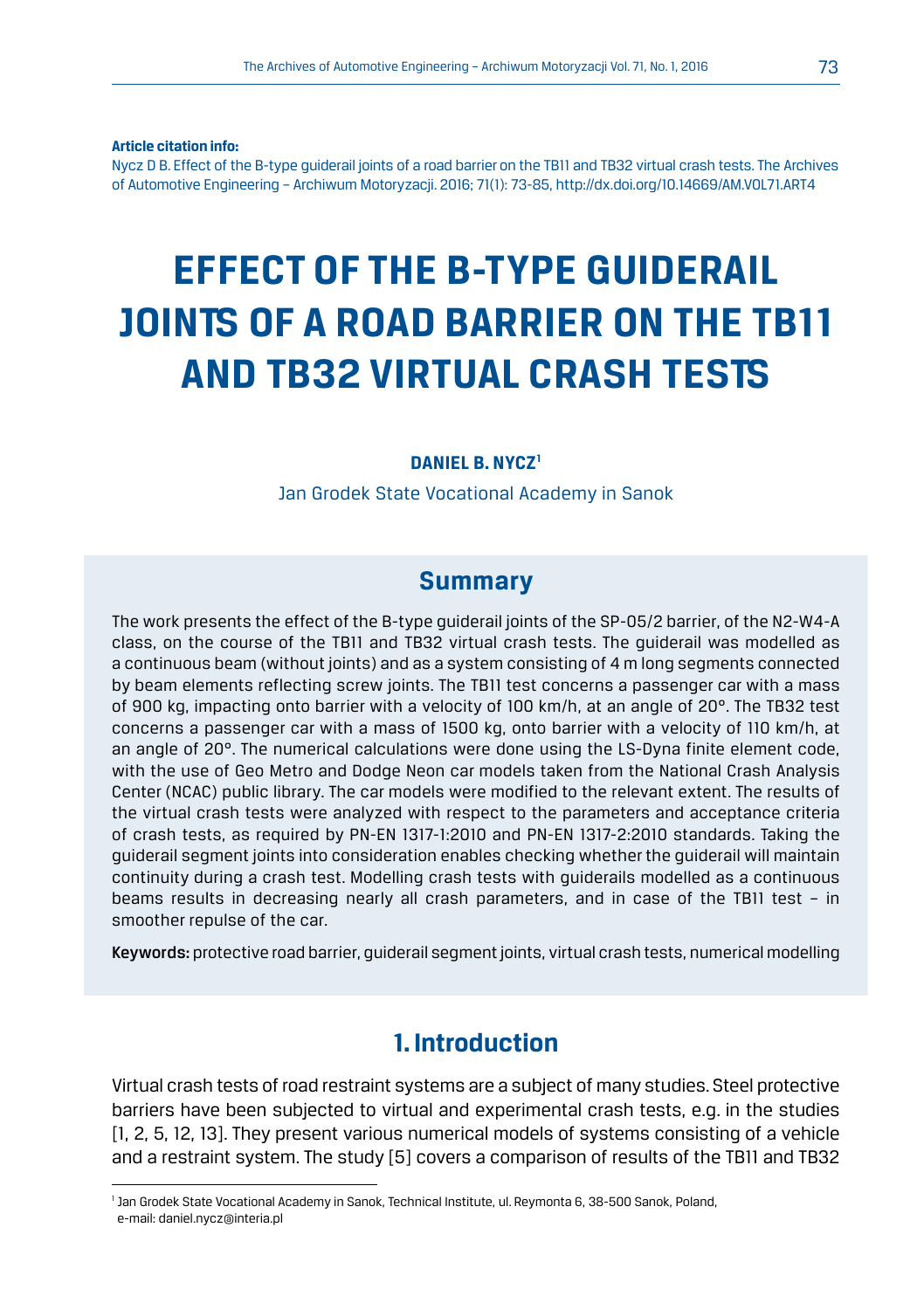crash tests, both experimental and virtual, in reference to eight assorted road barriers. The authors point out the sensitivity of a numerical model to changes of certain parameters of the model. They also pay attention to random features of the vehicle/barrier systems (material properties, crash test criteria tolerances, measurement errors). The authors mention three typical forms of barrier damage: plastic deformation of the guiderail, bending of posts and plastic hinge in the restraint section in the subsoil, breaking of the joint between a guiderail and a post.

The study [12] concerned an analysis of a road barrier with an A-type guiderail, employing easily-deformable spacer elements connecting the guiderail with the posts. In the modelling, it was assumed that the guiderail is a continuous beam. Numerical results of the TB11 test were compared with the experimental results (the comparison only included the ASI index and the working width W).

Modelling and simulations of the TB11 and TB42 crash tests for a system of the H1 containment level were performed in the study [2]. It investigated the effect of four structural changes in the road barrier: 1) introduction of a tension belt, 2) introduction of a roll guide, 3) introduction of a rope in the top part of the guiderail, 4) introduction of a rope in the bottom part of the guiderail. Virtual crash tests were compared with the experimental tests. Vehicle models were taken from the NCAC public library [18] and several modifications were introduced. The guiderail was modelled as a continuous beam (without joints). Other screw joints of the barrier were reflected using beam elements or the SpotWeld type [6, 7]. The subsoil was modelled using elastic-damping elements.

Numerical modelling and simulations of crash tests required for the H1 containment level were performed in the study [13]. Calculations were performed in the LS-DYNA system. Vehicle numerical models were taken from the NCAC library [18]. Modifications were introduced into the models. Parts of the barrier were modelled using fully integrable shell elements with five integration points across the thickness in the impact zone, as well as Belytschko-Tsay shell elements with three integration points across the thickness – outside this zone. The guiderail/ post screw joints were modelled using linear Hughes-Liu beam elements or SpotWeld constraints [6, 7]. The parameters of the joints were determined using an experimental numerical method based on the tensile test of joints. The subsoil was modelled using elastic viscoplastic constraints with characteristics dependent on the immersion depth of a post in the subsoil, as determined by the numerical-experimental method.

The simulation possibilities of road crash tests in the LS-DYNA system were presented in the study [1]. The subject of the study is a G4(1S) barrier with a W-type guiderail and overrigid posts of the W150×13 type. In the vehicle impact zone, the guiderail and posts were modelled using shell elements in the Belytschko-Tsay formulation, with three integration points across the thickness. M32 screw joints were modelled in the simplified way. The subsoil was modelled using orthogonal elastic constraints up to the depth of 1 m. Outside the impact zone, only the longitudinal flexibility of the barrier was taken into consideration using elastic constraints. A model of a vehicle with a mass of 2000 kg was taken from the NCAC library [18] and appropriately modified. The simulation results were compared with a negative result of the experimental tests. The simulations were used to redesign the barrier in order to meet the acceptance criteria for crash tests.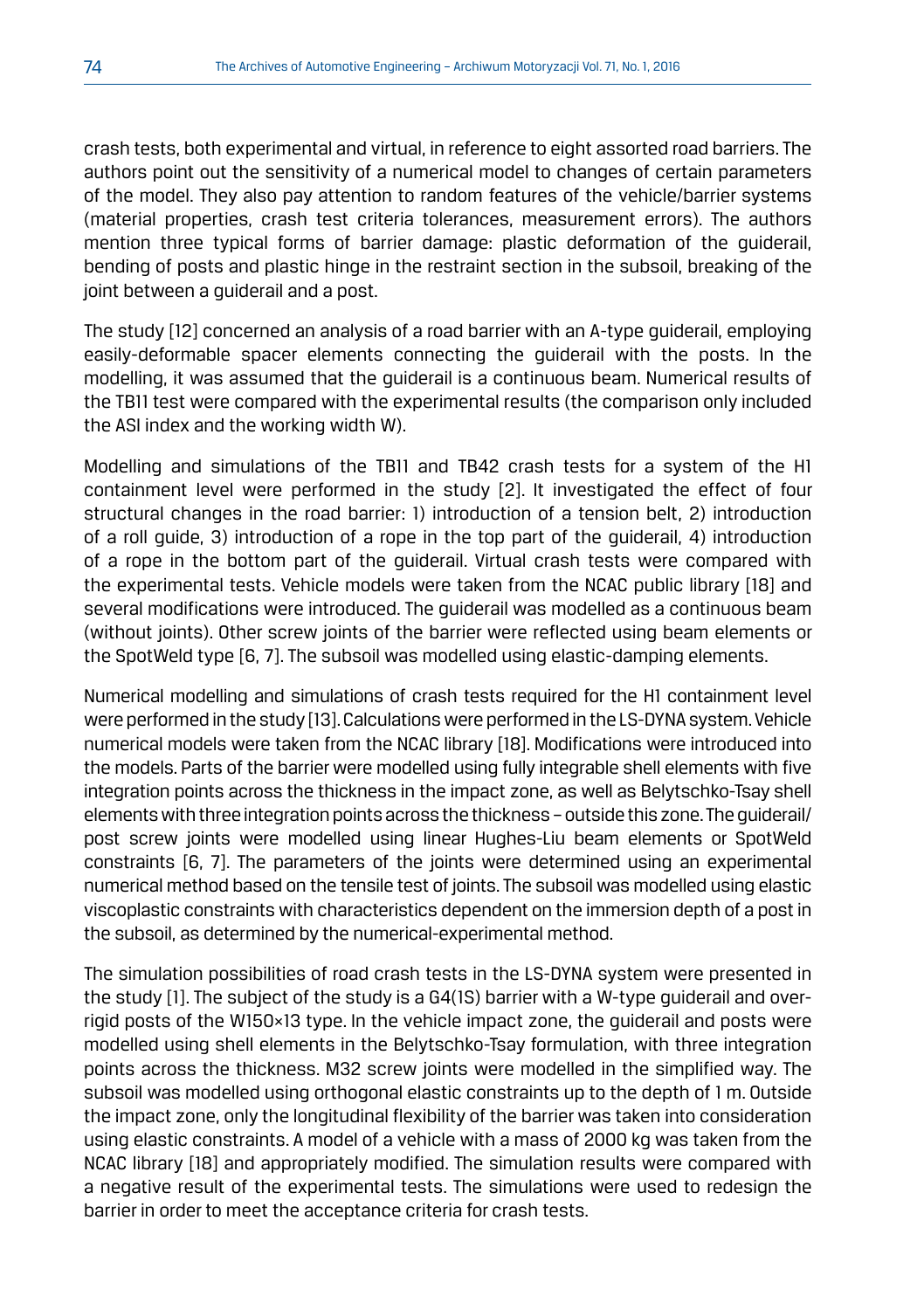The goal of the present study is to compare the effect of joints of a guiderail of the SP-05/2 system on the results of the TB11 and TB32 virtual crash tests. The guiderail was modelled as a continuous beam – without screw joints (codes: TB11\_C, TB32\_C), and as 4 m segments connected with beam elements reflecting screw joints (codes: TB11\_S, TB32\_S). The parameters and criteria of road crash tests, as required by the standards [14, 15], were analyzed.

# **2. The examined system and the analyzed crash tests**

The subject of the study is a SP-05/2 extreme outer road barrier of the N2-W4-A class. The manufacturer of the system is the Stalprodukt S.A. company with principal office in Bochnia [16, 17]. The system can also be used on median strips (two parallel barriers).

The barrier consists of B-type guiderail sections with a total length of 4.30 m (effective length: 4.00 m), Sigma posts with a length of 1.9 m, as well as trapezoidal brackets and rectangular pads. All barrier elements are made of S235JR structural steel and subject to the process of hot-dip galvanizing. M16 bolts of the 4.6 class have been used as joints [16, 17].

The condition of approval of the N2-W4-A class road barrier for use is fulfillment of the conditions of standards [14, 15] in reference to the TB11 and TB32 crash tests. The TB11 test concerns a passenger car with a mass of 900 kg, impacting the barrier with a velocity of 100 km/h at an angle of 20°. The TB32 test concerns a passenger car with a mass of 1500 kg, impacting the barrier with a velocity of 110 km/h at an angle of 20°.

According to the product card [17], the SP-05/2 system meets the conditions of standards [14, 15] for the TB11 and TB32 crash tests. The manufacturer has given certain results of these tests: ASI = 0.8, THIV = 23.0 km/h, VCDI = RF0001000,  $W_m = 1.1$  m.

# **3. Crash test parameters**

During crash tests, both a restraint system (in accordance with its performance class) and a vehicle should meet the requirements concerning: impact severity, deformation of the restraint system, behaviour of the restraining system, and behaviour of the vehicle under examination.

The ASI parameter (acceleration severity index) is a value describing the severity of motion during a collision with a restraining system to a person present near the point of measurement. It is calculated as a maximum value from the function [14, 15]:

$$
\text{ASI}(t) = \sqrt{\left(\frac{\bar{a}_x(t)}{\hat{a}_x}\right)^2 + \left(\frac{\bar{a}_y(t)}{\hat{a}_y}\right)^2 + \left(\frac{\bar{a}_z(t)}{\hat{a}_z}\right)^2} \tag{1}
$$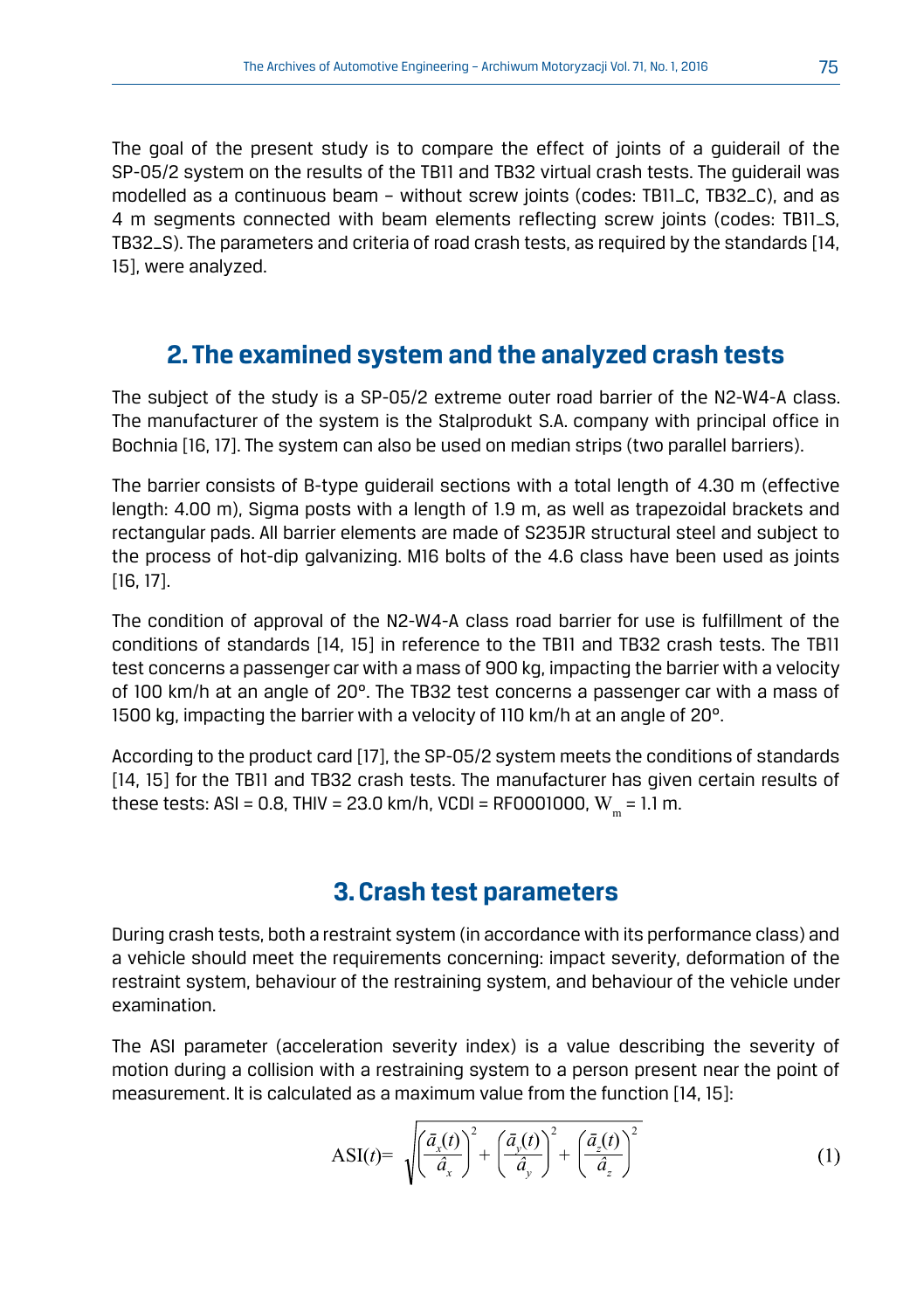where:

$$
\bar{a}_j(t) = \frac{1}{\delta} \int_{z}^{z+\delta} a_j(t)dt, \quad j=x, y, z \tag{2}
$$

and *âx, ây, âz* – limit values of acceleration components in the directions *x, y, z* (in Europe, respectively, 12 g, 9 g, and 10 g);  $a_{\rm x}(t)$ ,  $a_{\rm y}(t)$ ,  $a_{\rm z}(t)$  – acceleration components of the vehicle's centre of gravity;  $\bar{a}_x(t)$ ,  $\bar{a}_y(t)$ ,  $\bar{a}_z(t)$  – acceleration components of the vehicle's centre of gravity, passed through a Butterworth four-pole zero-phase digital filter, low-pass, cut-off frequency of 13 Hz (acceleration component values averaged over a moving time interval of  $\delta$  = 50 ms);  $\delta$  = 50 ms – moving time interval.

Impact severity levels assume the following values: level A: ASI ≤ 1.0; level B: ASI ≤ 1.4; level  $C: ASI \leq 1.9$  [14, 15].

The THIV parameter (theoretical head impact velocity), similarly as ASI, is used to assess the impact severity, in relation to persons in a vehicle, during a collision with a restraint system [14, 15]. It is assumed that a person inside a vehicle is an object (theoretical head) moving freely in such way that during a change of direction of motion of a vehicle (impact on the restraint system), the head continues moving straight-linearly and independently from the vehicle, until the moment of impact on an internal surface of the vehicle (a wall of a theoretical cabin). The value of velocity of the theoretical head impact on the moving theoretical cabin of the vehicle is the THIV parameter. The algorithm of determination of the THIV parameter can be found in the studies [11, 19]. For the impact severity levels A, B, C, the THIV value meets the condition of THIV  $\leq$  33 km/h [14, 15].

The vehicle cabin deformation index (VCDI) defines the normalized deformation of the interior of a vehicle. Expression of the VCDI parameter in the form of XYabcdefg covers both the location and extent of the vehicle cabin damage, where XY is the place of deformation of the vehicle cabin, and abcdefg are indices defining the percentage decrease of the seven internal dimensions of the vehicle cabin [14, 15].

The working width  $W_{m}$  is the maximum transversal distance between any part of the nondeformed barrier from the traffic side and the maximum dynamic position of any part of this barrier [14, 15].

After an impact, a passenger car with a length *L* [m] and width *S* [m] should deflect from the protective barrier in such way that the wheel track should not cross the line parallel to the original barrier line from the traffic side at the distance of

$$
d = 2.2 + S + 0.16 L \tag{3}
$$

within the distance limits  $B = 10.0$  m from the point P (point of the closest bottom edge of the protective barrier), in which the track of the last wheel of the vehicle crosses the barrier front line again on the traffic side after the initial impact (Fig. 1) [14, 15]. For the Geo Metro car (TB11 test), the result is  $d = 4.38$  m, and for the Dodge Neon car (TB32 test), it is  $d = 4.53$  m.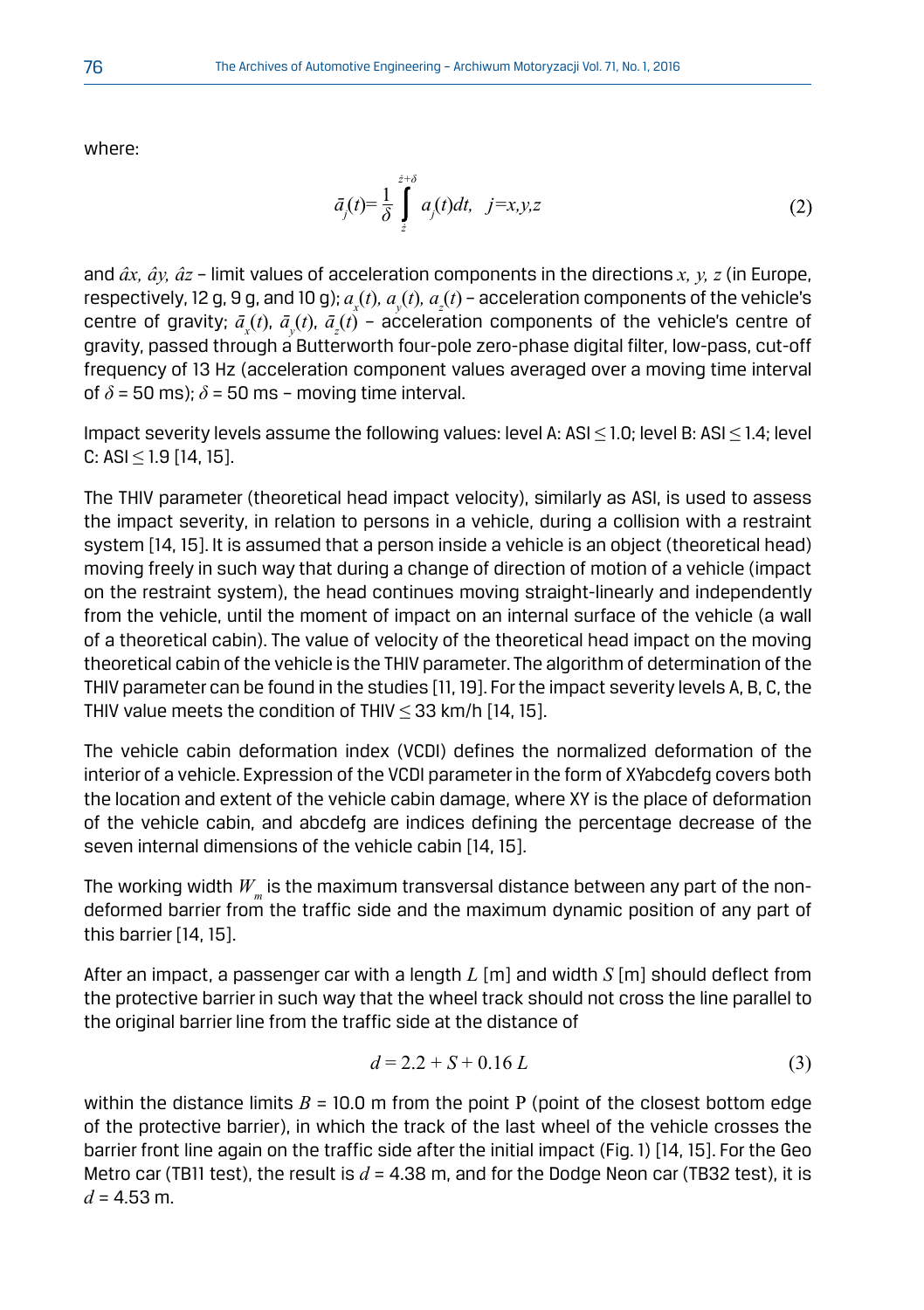

# **4. Numeric models of the systems under analysis**

The TB11 and TB32 virtual crash tests involved the use of the Geo Metro and Dodge Neon vehicle models developed by the NCAC [18]. The Geo Metro model includes above 33 000 finite elements (above 35 000 nodes). The Dodge Neon model includes above 279 000 finite elements (above 283 000 nodes). Initial crash tests (including central impact and impact of the vehicle at an angle of  $20^{\circ}$  on a rigid wall) showed a necessity to introduce many modifications and amendments into the vehicle model, including change of the model describing the work of tyres, correction of the suspension model, introduction of dynamic relaxation (gravity) before starting the process of vehicle/barrier collision, correction of the contact model options and control cards.

Sections of the SP-05/2 barrier with a length of 60 m were meshed using 4-node finite shell elements in the Belytschko-Tsay formulation, with integration reduced in the element plane (ELFORM\_2 formulation according to [6, 7]) and 5 integration points through the thickness.

The subsoil in which the steel SIGMA posts of the SP-05/2 barrier are embedded was reflected by cylinders with a radius of 1.00 m and height of 1.30 m. They were meshed with solid elements with the HEX8 and PENTA6 topology, with assigned ELFORM\_1 formulation (solid elements with permanent integration) [6, 7].

Elements made of S235JR structural steel (the SP-05/2 system) were described using a elasto-plastic model with isotropic hardening, taking into consideration the damage criterion based on the \*MAT\_024\_PIECEWISE\_LINEAR\_PLASTICITY effective plastic deformation [6, 7]. Material constants were taken from the product quality certificate of the Stalprodukt company [9-11]. The subsoil was described using the \*MAT\_005\_SOIL\_ AND\_FOAM [6, 7] material model. It is a simple model used to describe the behaviour of foams and subsoil in case when their material constants are not fully defined. The material constants of the subsoil were taken from the NCAC site [18].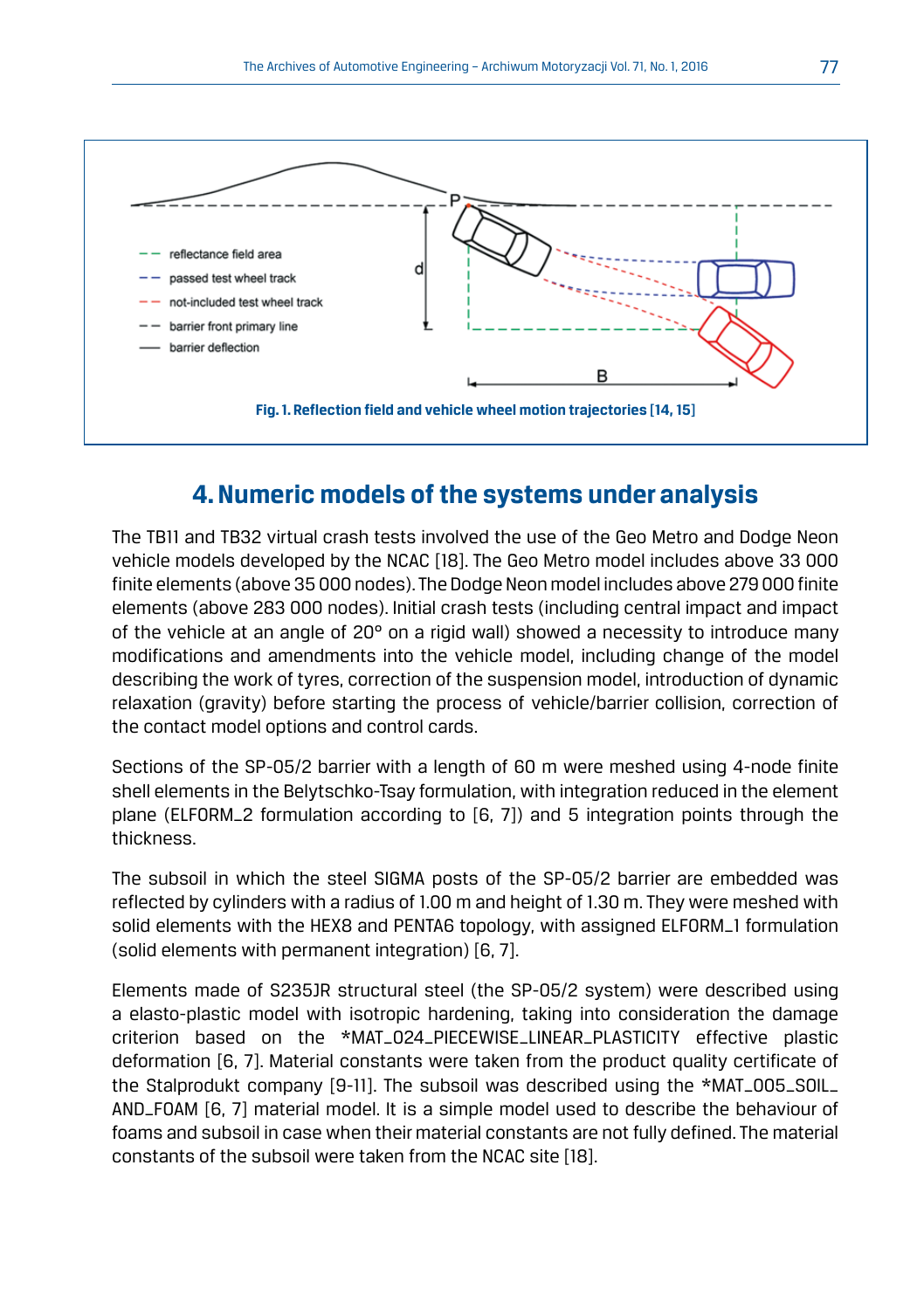A crucial factor impacting the functionality of protective barriers is screw joints. In the system SP-05/2, there are screw joints between guiderails as well as between guiderails and SIGMA posts.

The studies [4, 11] show that the main and desired damage mechanism of screw joints between posts and guiderails is shear of a screw joint. Screw joints in these nodes have been modelled using \*CONSTRAINED\_GENERALIZED\_WELD\_SPOT [6, 7], with appropriate capacities resulting from the strength class of screws [17].

In many works, such as [2, 3, 12], a guiderail is treated as a continuous beam, omitting the screw joints between segments. The present study investigated the effect of these joints on the TB11 and TB32 virtual crash tests of the SP-05/2 barrier, modelling a guiderail as a continuous beam and as a beam consisting of screw-joined segments (Fig. 2).

For screw joints of guiderails, a method of determination of substitute rigidity characteristics has been developed [8-11]. The method is as follows: 1) determination of an experimental elasto-plastic characteristic of a single screw joint of guiderail segments, subjected to a test of tension with shear (cut out of a full 6-screw joint); 2) 3D modelling of a single screw joint in order to determine the options/parameters of modelling and simulation, leading to the numeric result being consistent with the experimental result; 3) 2D modelling (substitute model) of a single screw joint of guiderail segments using a beam element reflecting the rigidity characteristic of the joint; 4) 3D modelling of tension with shear of a full screw joint of guiderail segments using the determined options/ parameters of modelling and simulation in order to determine the rigidity characteristic; 5) 2D modelling (substitute model) of a full screw joint of guiderail segments [8-11].

The screw ioints of quiderail segments were represented as beam elements with assigned rigidity parameters determined on the basis of the method above (material model: \*MAT\_68\_NONLINEAR\_PLASTIC\_DISCRETE\_BEAM [6, 7]).

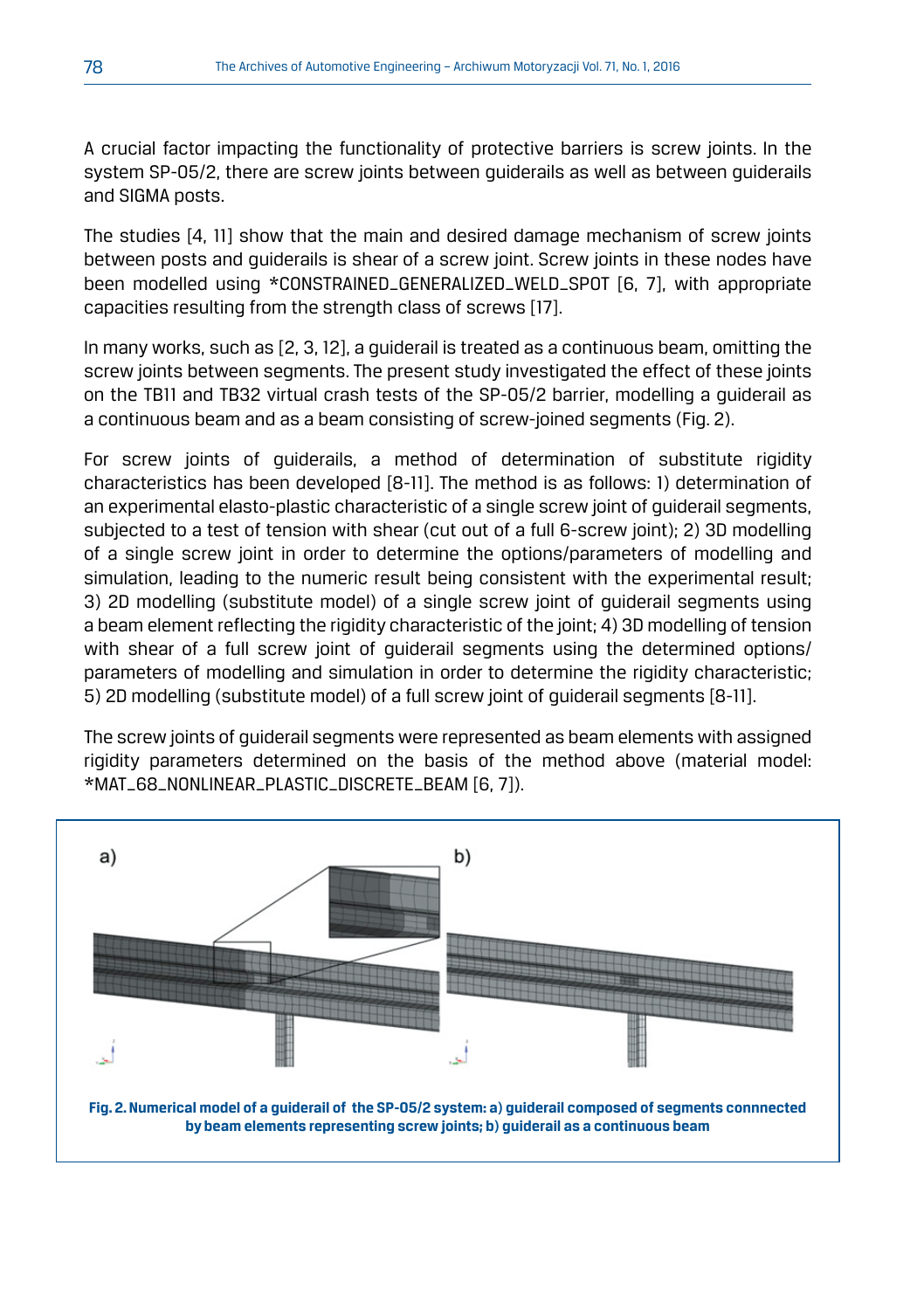#### **5. TB11 virtual crash tests**

The results of simulations of the TB11\_S and TB11\_C crash tests are shown in Fig. 3. Vehicle damage and deformation only concern the front wheelset. For a barrier composed of 4 m segments, the vehicle is close to non-compliance with the standard condition concerning exit in the reflectance field (Fig. 4). The vehicle and barrier interaction length is 8.90 m. During the collision, damage (erosion) of beam elements reflecting the work of guiderail screw joints does not occur. In case of a continuous guiderail, smooth repulse of the vehicle occurs in the standard reflectance field (Fig. 5). The vehicle and barrier interaction length is 8.31 m.

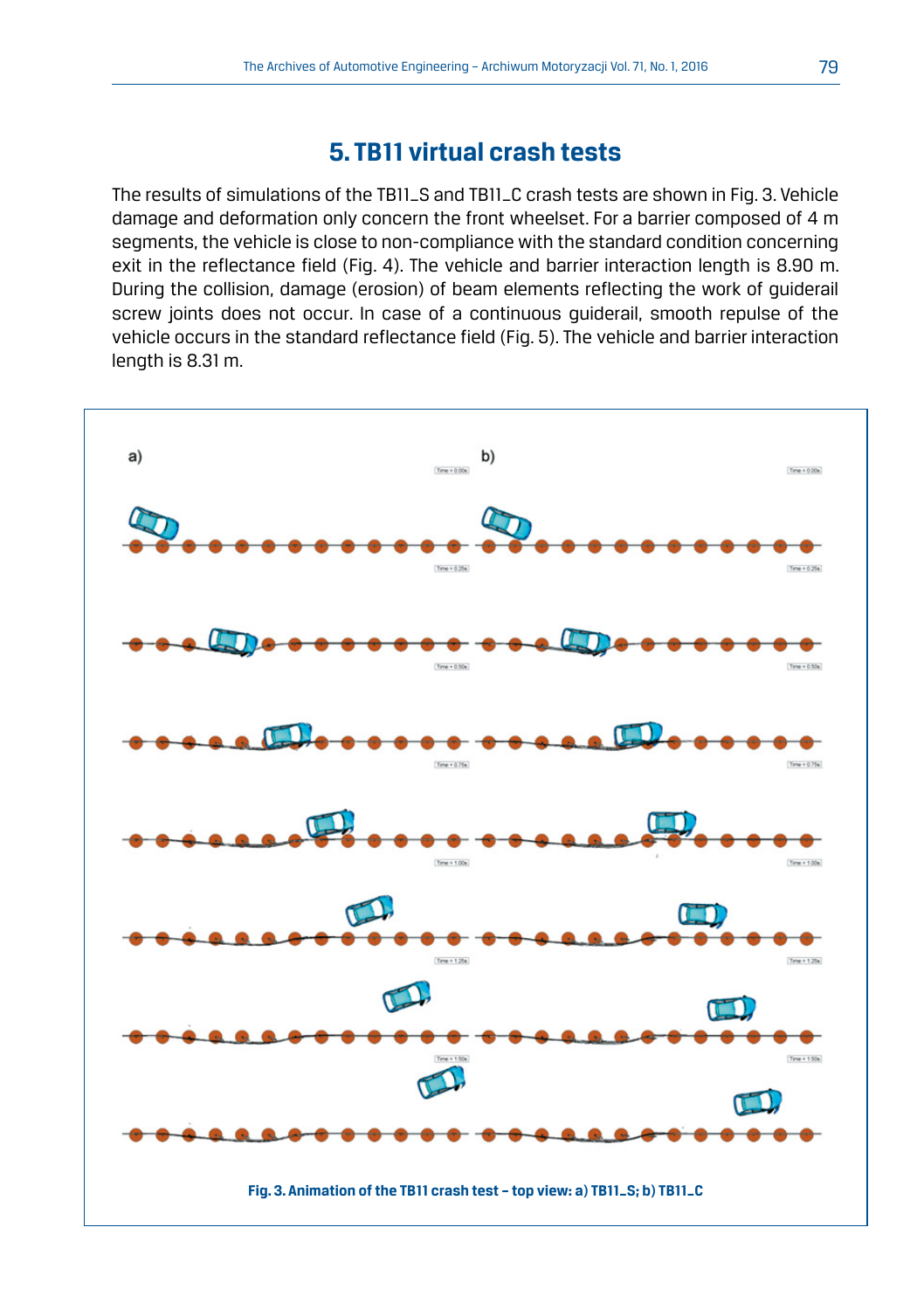Fig. 6 shows a comparison of energy balance of both tests. For the TB11\_S test, 85.1 % of the kinetic energy of the vehicle is absorbed as a result of the collision, and the amount of energy absorbed due to damage of materials is 0.168 MJ. The residual velocity of the vehicle at the moment of ending of the vehicle and barrier interaction ( $t = 0.716$  s) is 47.2 km/h. For the TB11\_C test, 92.5 % of the kinetic energy of the vehicle is absorbed as a result of the collision, and the amount of energy absorbed due to damage of materials is 0.189 MJ. The residual velocity of the vehicle at the moment of ending of the vehicle and barrier interaction  $(t = 0.644 s)$  is 36.7 km/h.

Table 1 shows a comparison of results of the performed TB11 virtual crash tests. In comparison with a guiderail composed of 4 m segments, use of a guiderail in the form of a continuous beam caused the ASI to increase by 3.7 % as well as the THIV to decrease by 1.7 %, the working width by 2.3 %, the vehicle and barrier interaction length by 6.6 %, and the residual velocity by 22.2 %.

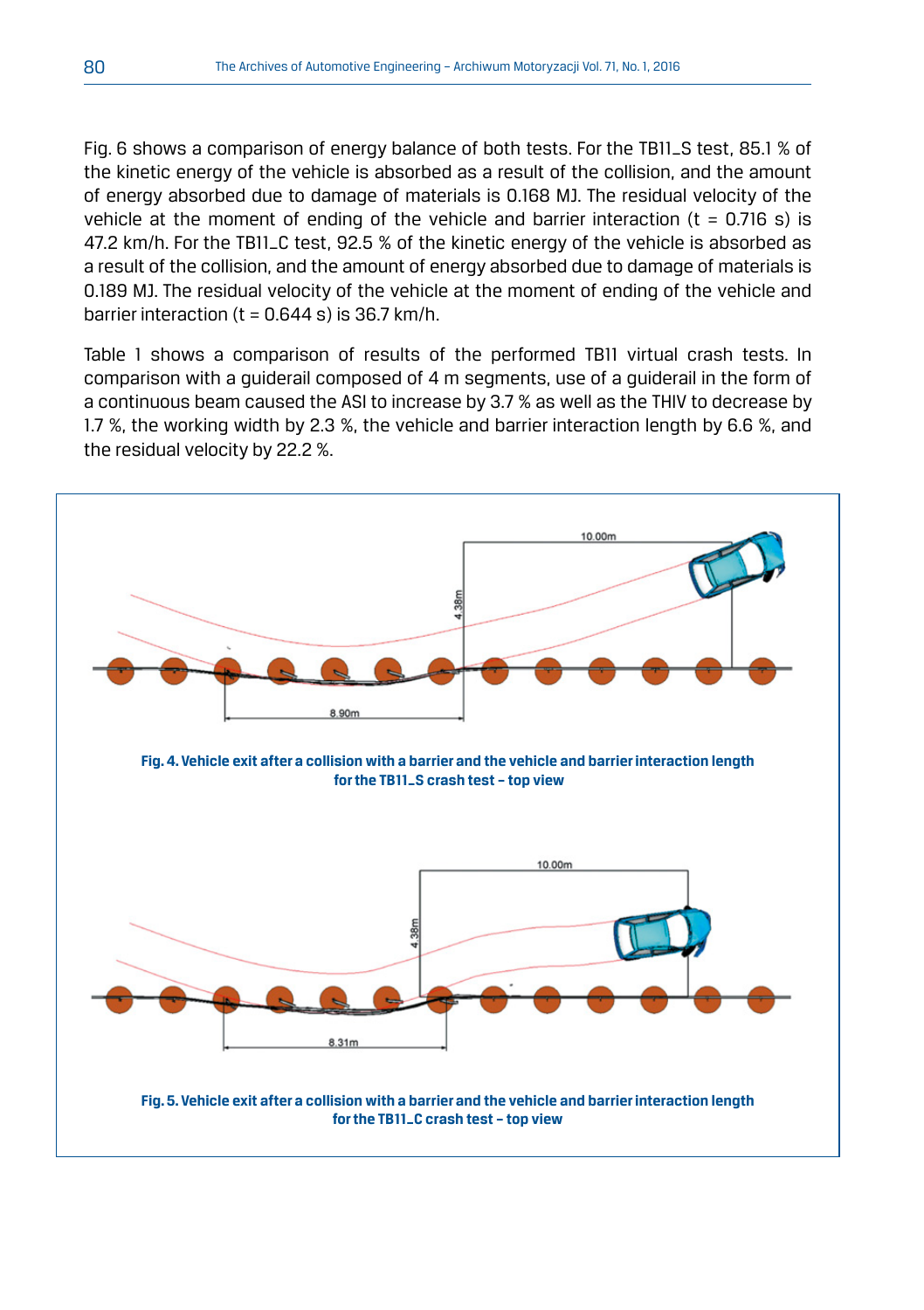

# **6. TB32 virtual crash tests**

The results of simulations of the TB32\_S and TB32\_C crash tests are shown in Fig. 7. Vehicle damage and deformation only concern the front wheelset. For a barrier composed of 4 m segments, the vehicle has proper exit in the standard reflectance field (Fig. 8). The vehicle and barrier interaction length is 18.44 m. For a continuous guiderail, vehicle exit in the standard reflectance field is proper as well (Fig. 9). The vehicle and barrier interaction length is 17.64 m.

Fig. 10 shows a comparison of energy balance of both tests. For the TB32\_S test, 61.2 % of the kinetic energy of the vehicle is absorbed as a result of the collision, and the amount of energy absorbed due to damage of materials is 0.346 MJ. The residual velocity of the vehicle at the moment of ending of the vehicle and barrier interaction ( $t = 1.012$  s) is 62.8 km/h. For the TB32\_C test, 69.9 % of the kinetic energy of the vehicle is absorbed as a result of the collision, and the amount of energy absorbed due to damage of materials is 0.364 MJ. The residual velocity of the vehicle at the moment of ending of the vehicle and barrier interaction  $(t = 1.044 s)$  is 57.6 km/h.

Table 1 shows a comparison of results of the performed TB32 virtual crash tests. In comparison with a guiderail composed of 4 m segments, use of a guiderail in the form of a continuous beam caused the ASI to decrease by 7.4 %, the THIV by 6.8 %, the working width by 9.3 %, the vehicle and barrier interaction length by 4.3 %, and the residual velocity by 8.1 %.

During a car and barrier collision in the TB32 tests, erosion (damage) of two beam elements reflecting the performance of guiderail segment screw joints occurs (fig. 11). Nevertheless, the guiderail continuity is preserved.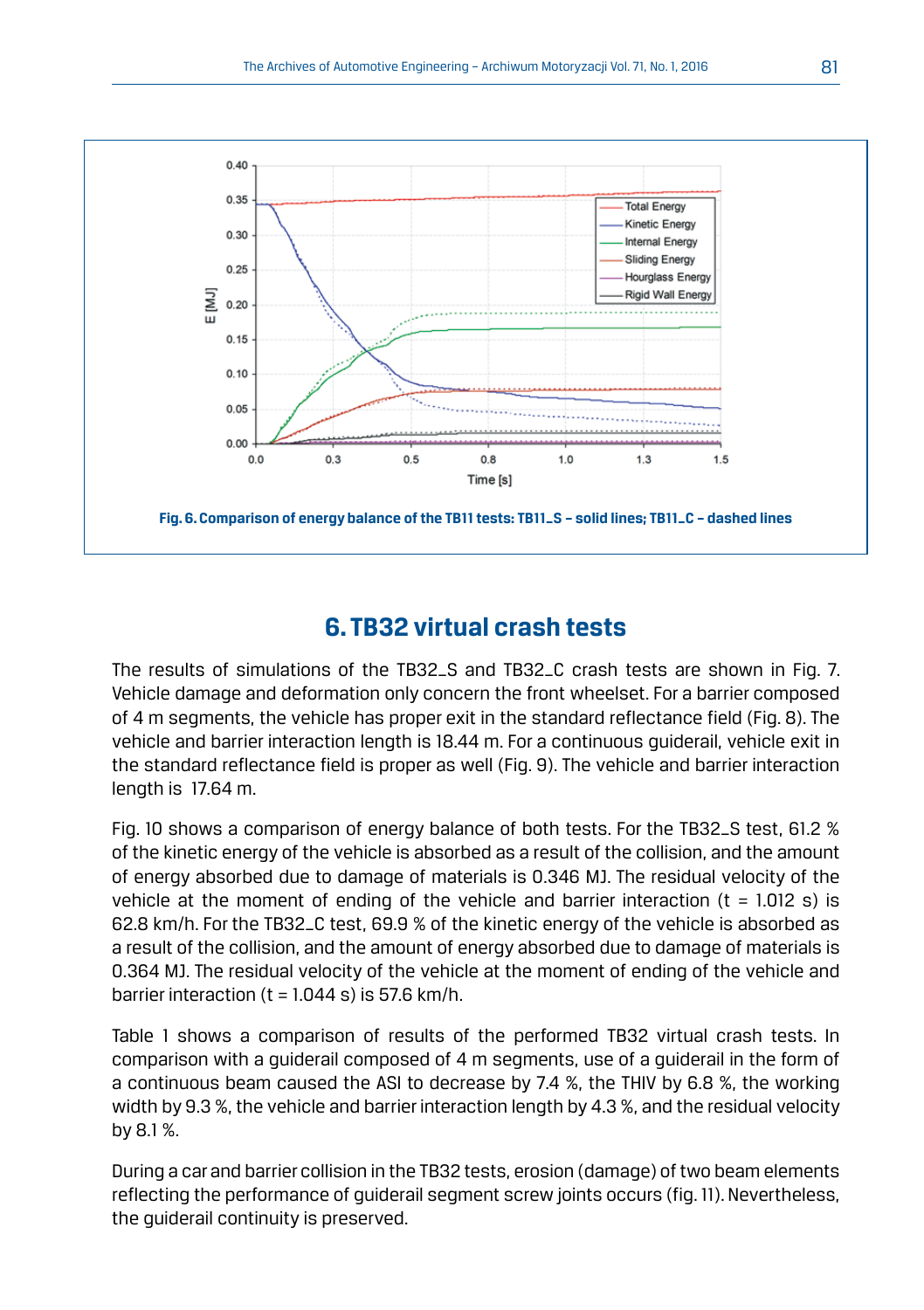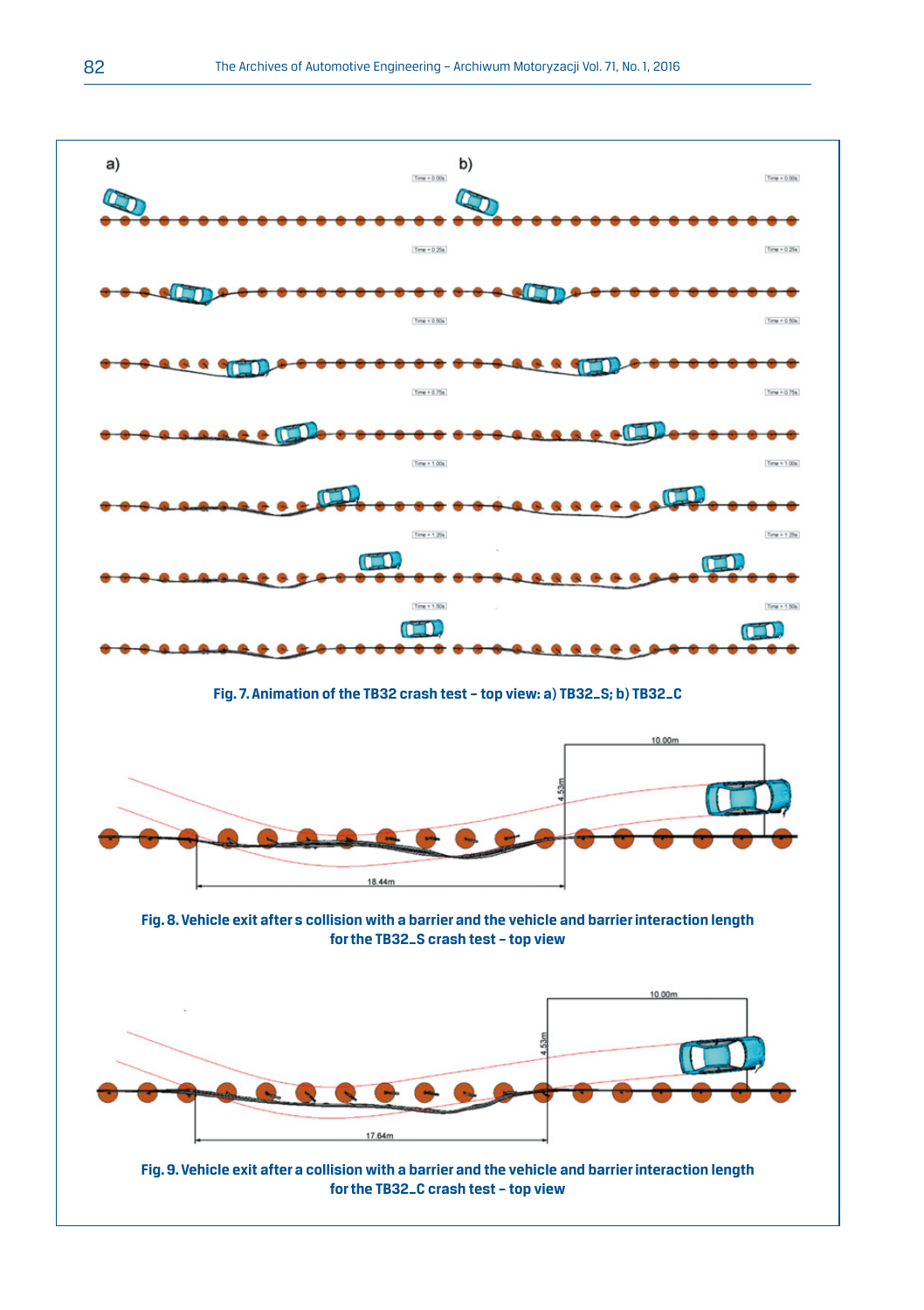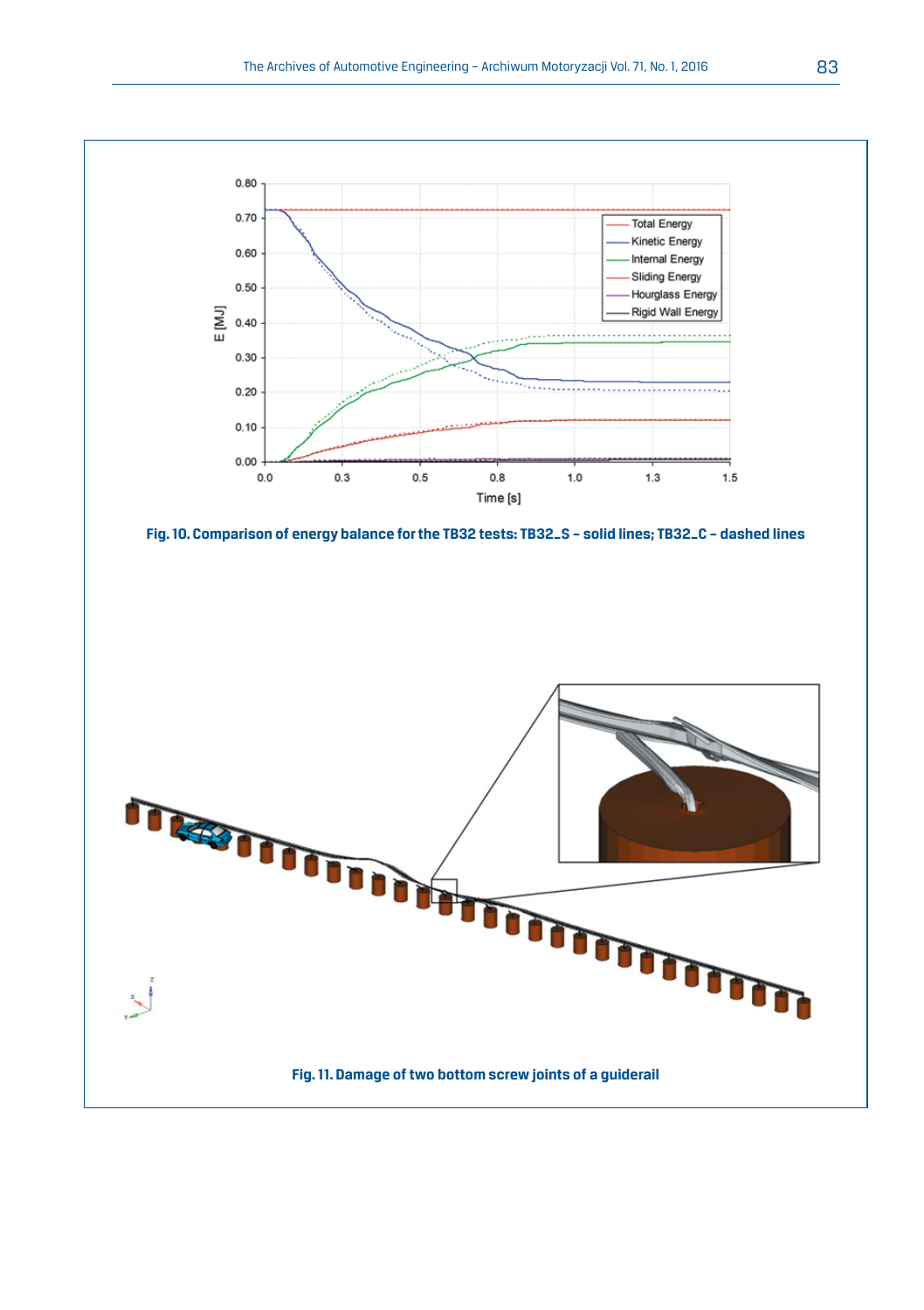| <b>Dynamical</b><br>system | ASI  | THIV<br>[km/h] | <b>VCDI</b> | Wm<br>[m] | $L^{1)}$<br>[m]          | PPO <sup>2</sup>         | E <sub>3)</sub><br>[MJ]  | vr <sup>4</sup><br>[ $km/h$ ] |
|----------------------------|------|----------------|-------------|-----------|--------------------------|--------------------------|--------------------------|-------------------------------|
| Experiment [17]            | 0.8  | 23             | RF0001000   | 1.1       | $\overline{\phantom{0}}$ | $\overline{\phantom{0}}$ | $\overline{\phantom{a}}$ |                               |
| <b>TB11_S</b>              | 0.78 | 20.23          | RF0010000   | 0.87      | 8.90                     | yes                      | 0.168                    | 47.2                          |
| <b>TB11_C</b>              | 0.81 | 19.89          | RF0010000   | 0.85      | 8.31                     | yes                      | 0.189                    | 36.7                          |
| <b>TB32_S</b>              | 0.68 | 17.99          | RF0010000   | 1.29      | 18.44                    | yes                      | 0.346                    | 62.82                         |
| <b>TB32_C</b>              | 0.63 | 16.76          | RF0010000   | 1.17      | 17.64                    | yes                      | 0.364                    | 57.62                         |

Table 1. Comparison of the results of the analysed virtual crash tests

1) length of the vehicle/barrier interaction section

<sup>2)</sup> proper behaviour of the car in the reflectance field

3) energy absorbed due to damage of materials

 $4$ ) residual velocity at the moment of vehicle exit from the interaction with the barrier

# **7. Recapitulation**

The work presented the effect of the B-type guiderail joints of a SP-05/2 barrier on the course of the TB11 and TB32 virtual crash tests. The guiderail was modelled as a continuous beam (without joints) and as a system composed of 4 m long segments connected with beam elements reflecting screw joints. In case of the TB11 test, assumption of the guiderail as a continuous beam causes correct vehicle repulse by the barrier. Taking of screw joints of guiderail segments into account causes the criterion of vehicle exit to be close to noncompliance. For the TB32 test, this effect does not occur. For both tests, TB11 and TB32, there is a decrease of crash parameters in case of a guiderail modelled as a continuous beam (except the ASI parameter for the TB11 test). Taking of guiderail segment joints into account is of crucial importance in case of numeric tests of new restraint systems. In such condition, it is possible to check whether the system maintains its continuity and integrity during a collision (the guiderail is not broken) or whether the vehicle is properly repulsed to the carriageway.

# **Acknowledgements**

The study has been performed under the PBS1/B6/14/2012 research project (acronym: ENERBAR), financed in 2013–2015 by the National Centre of Research and Development.

The full text of the Article is available in Polish online on the website http://archiwummotoryzacji.pl. Tekst artykułu w polskiej wersji językowej dostępny jest na stronie http://archiwummotoryzacji.pl.